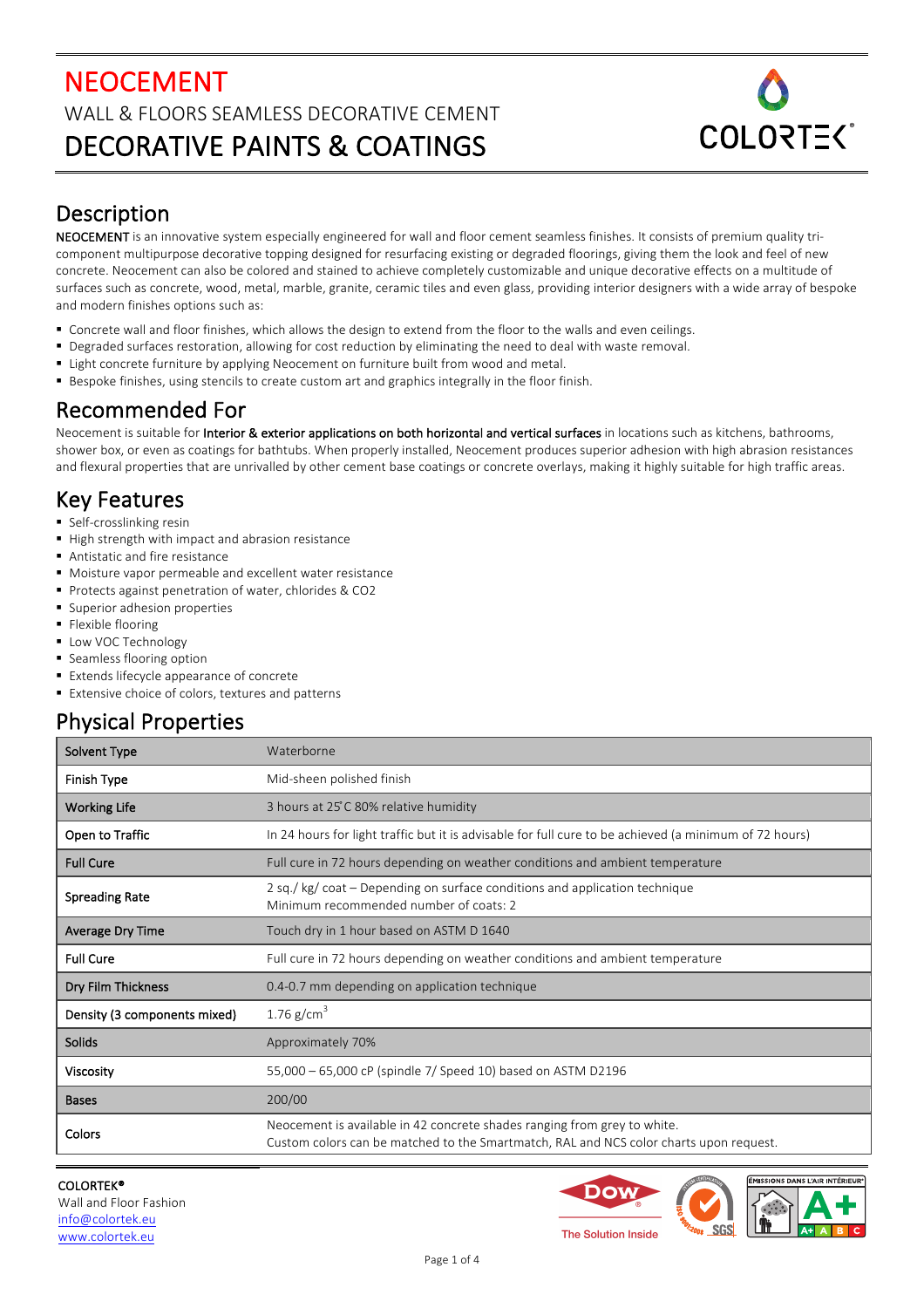

### Test Results

| Average Dry Time           | <b>ASTM D 1640</b>                             | Touch dry in 1 hour                                                                            |  |
|----------------------------|------------------------------------------------|------------------------------------------------------------------------------------------------|--|
| Indoor Air Quality         | UNI EN ISO 16000-9:2006                        | $A+$                                                                                           |  |
| Adhesion                   | <b>ASTM D4541</b>                              | >2 MPa, exceeds FeRFA limits for excellent flooring adhesion                                   |  |
| Water Vapor Permeability   | <b>BS2782</b>                                  | 203 $g/m^2$ in 24 hours                                                                        |  |
| <b>Water Absorption</b>    | <b>DIN 52617</b>                               | 0,076 kg/m <sup>2</sup> X h0,5                                                                 |  |
| Surface Hardness           | <b>ASTM 2240</b>                               | Shore $D > 75$                                                                                 |  |
| Operating temperatures     |                                                | 0°C to +100°C at 0-100% relative humidity (when coated with 100 microns WFT Colortek Polylock) |  |
| Resistance To Impact       | ASTM D2794                                     | Intact after collision (>1.4m For 1kg ball / >0.7m for 2kg ball)                               |  |
| <b>Chemical Resistance</b> | ASTM D 3260 & ASTM D 1308                      | No alteration or reduction of Shore                                                            |  |
| Slip Resistance            | <b>ASTM C1028</b>                              | SRV >70 (R12)                                                                                  |  |
| <b>Thermal Resistance</b>  | <b>ASTM E1530-11</b>                           | $\lambda = 0.46$ (W/mK)                                                                        |  |
| Fire Reaction              | UNE-EN ISO 1716:2011<br>UNE-EN ISO 9239-1:2011 | $A2f1-S1$                                                                                      |  |
| <b>Abrasion Resistance</b> | <b>STM D4060</b>                               | 500 cycles/mil with 1 Kg load using CS-17                                                      |  |

## Surface Preparation

All surfaces must be cured, clean, dry, and free from dirt, dust, rust, stains, grease, oil, mildew, wax, efflorescence, bond-breakers and other contaminants. Remove all loose, peeling, or chalky paint by sanding, scraping, or any other appropriate methods. Repair all cracks, holes, and other surface imperfections with a suitable patching material. Repaired surfaces should then be sanded smooth, dusted clean and primed with a suitable Colortek primer.

New plaster or masonry surfaces must be allowed to cure (28 days) before applying base coat. Cured plaster should be hard, have a slight sheen and maximum pH of 10; soft, porous or powdery plaster indicates improper cure. Knife off any protrusions and prime the plaster before and after applying patching compound. Poured or pre-cast concrete with a very smooth surface should be etched or abraded to promote adhesion, after removing all form release agents and curing compounds. Remove any powder or loose particles.

# Application Conditions

Neocement is to be applied to a surface with less than 10% MVTR (Moisture Vapor Transmission Rate) or less than 90% RH (Relative Humidity). Temperature should be  $5^{\circ}$ C to 35  $^{\circ}$ C to ensure correct application.

# Application Method

- Apply Colortek SX0 Primewell or SX9 Humiguard to consolidate the surface if the substrate is friable or chalky.
- Apply Neofiller Base Coat (refer to systems table) and sand the surface with a 40 grid and remove the dust.
- Apply Neocement in 2 coats; (Mix 3 components until obtaining a pasty mortar with good sag resistance and let surface dry between coats).
- Once the second coat has dried, sand the surface with a 150 or 220 grid and remove the dust.
- Apply the desired protective topcoat depending on intended use of the surface and location (see table).
- Note 1: Apply Neocement in small strokes of 30 to 50 cm and avoid edges drying in large areas to avoid marks.

Note 2: When applying on ceramic tiles, it is important to remove or block the joint tiles with Colortek SX2. Ceramic tiles joints are traditionally filled with cement-based tiling grout which is prone to letting humidity pass and the Epoxy based SX2 grout will prevent the ghosting effect.

Note 3: When applying on Terrazzo, we recommend the application of an additional coat of Neofiller. Terrazzo tiles come in a wide variety and differ greatly in their material composition with some highly prone to humidity permeability. Neofiller being a highly efficient humidity blocker, the additional coat will help in preventing surfacing humidity.

Note 4: When applying Neocement<sup>®</sup> it is important to apply it flush to the wall and to create a virtual skirting that impedes water filtration underneath the decorative coat by applying the protective sealer up to 3 cm vertically.

COLORTEK® Wall and Floor Fashion info@colortek.eu www.colortek.eu

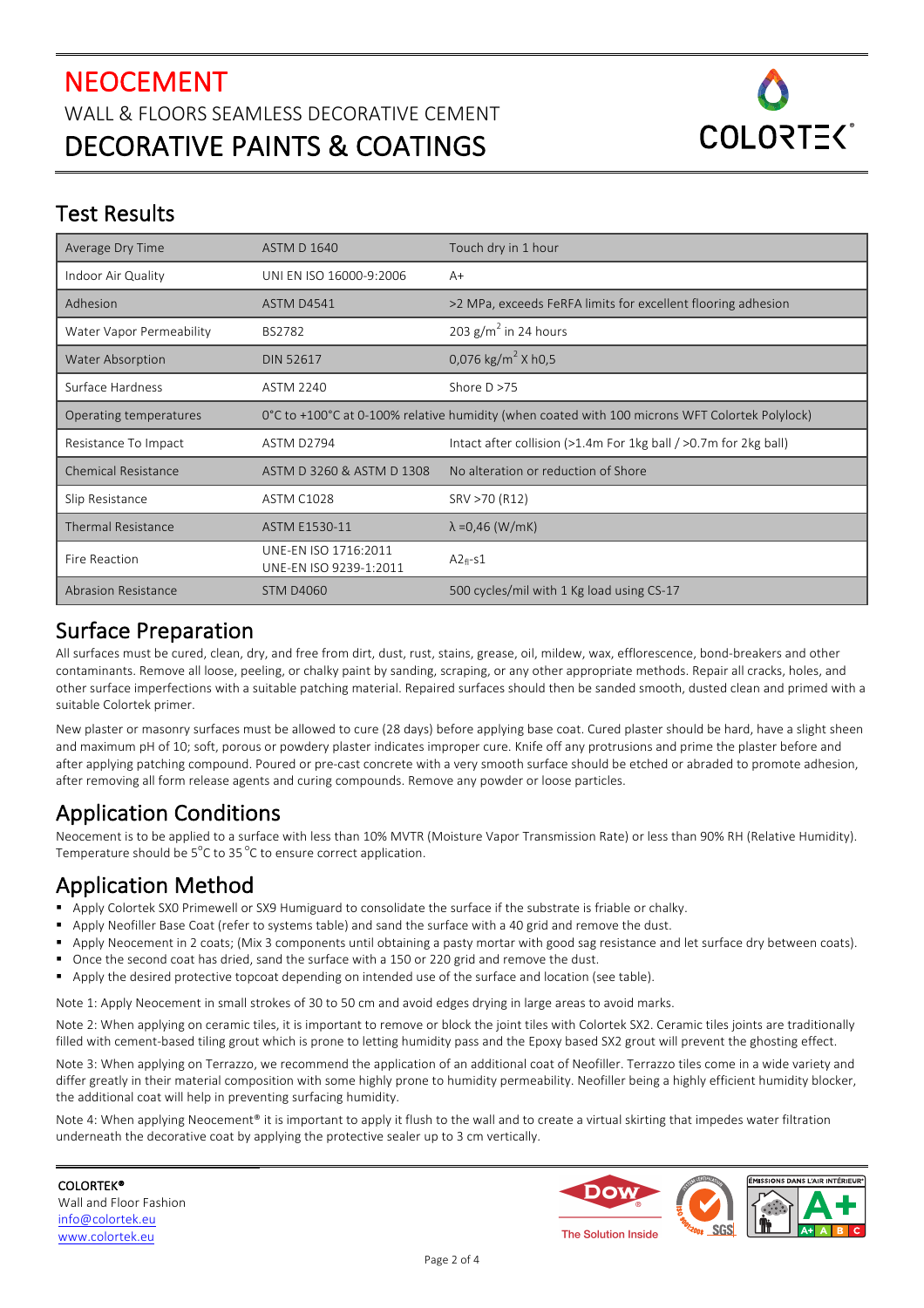# NEOCEMENT WALL & FLOORS SEAMLESS DECORATIVE CEMENT DECORATIVE PAINTS & COATINGS





| <b>PROTECTIVE TOP COAT SELECTION</b> |                      |                                                    |                                                            |                                                                      |                                                          |  |  |
|--------------------------------------|----------------------|----------------------------------------------------|------------------------------------------------------------|----------------------------------------------------------------------|----------------------------------------------------------|--|--|
| <b>CONDITIONS</b>                    |                      | <b>VERTICAL SURFACE</b>                            | <b>HORIZONTAL</b><br><b>LIGHT TRAFFIC</b><br>(RESIDENTIAL) | <b>HORIZONTAL</b><br><b>MEDIUM</b><br><b>TRAFFIC</b><br>(COMMERCIAL) | <b>HORIZONTAL</b><br><b>HIGH TRAFFIC</b><br>(INDUSTRIAL) |  |  |
| <b>INTERIOR</b>                      | Dry conditions       | Colortek Wax, Aqua Wax,<br>Colortek 4005, Polylock | Polylock                                                   | Polylock                                                             | Neofiller 3 coats + Polylock                             |  |  |
|                                      | Humid conditions     | Colortek 4005, Polylock (2 coats)                  | Polylock (2 coats)                                         | Polylock (2 coats)                                                   | Neofiller 3 coats + Polylock (2 coats)                   |  |  |
|                                      | Submerged conditions | Oxibond 4900*                                      | Oxibond 4900*                                              | Oxibond 4900*                                                        | Neofiller 3 coats + 4900*                                |  |  |
| <b>EXTERIOR</b>                      | Dry conditions       | Colortek 4005,<br>Polylock                         | Polylock (2 coats)                                         | Polylock (2 coats)                                                   | Neofiller 3 coats + Polylock                             |  |  |
|                                      | Humid conditions     | Colortek 4005, Polylock (2 coats)                  | Polylock (2 coats)                                         | Polylock (2 coats)                                                   | Neofiller 3 coats + Polylock (2 coats                    |  |  |
|                                      | Submerged conditions | Oxibond 4900*                                      | Oxibond 4900*                                              | Oxibond 4900*                                                        | Neofiller 3 coats $+$ 4900*                              |  |  |

\* Oxibond 4900 has a glossy finish. If a flat finish is required, apply a coat of Oxibond 4900 Topcoat.